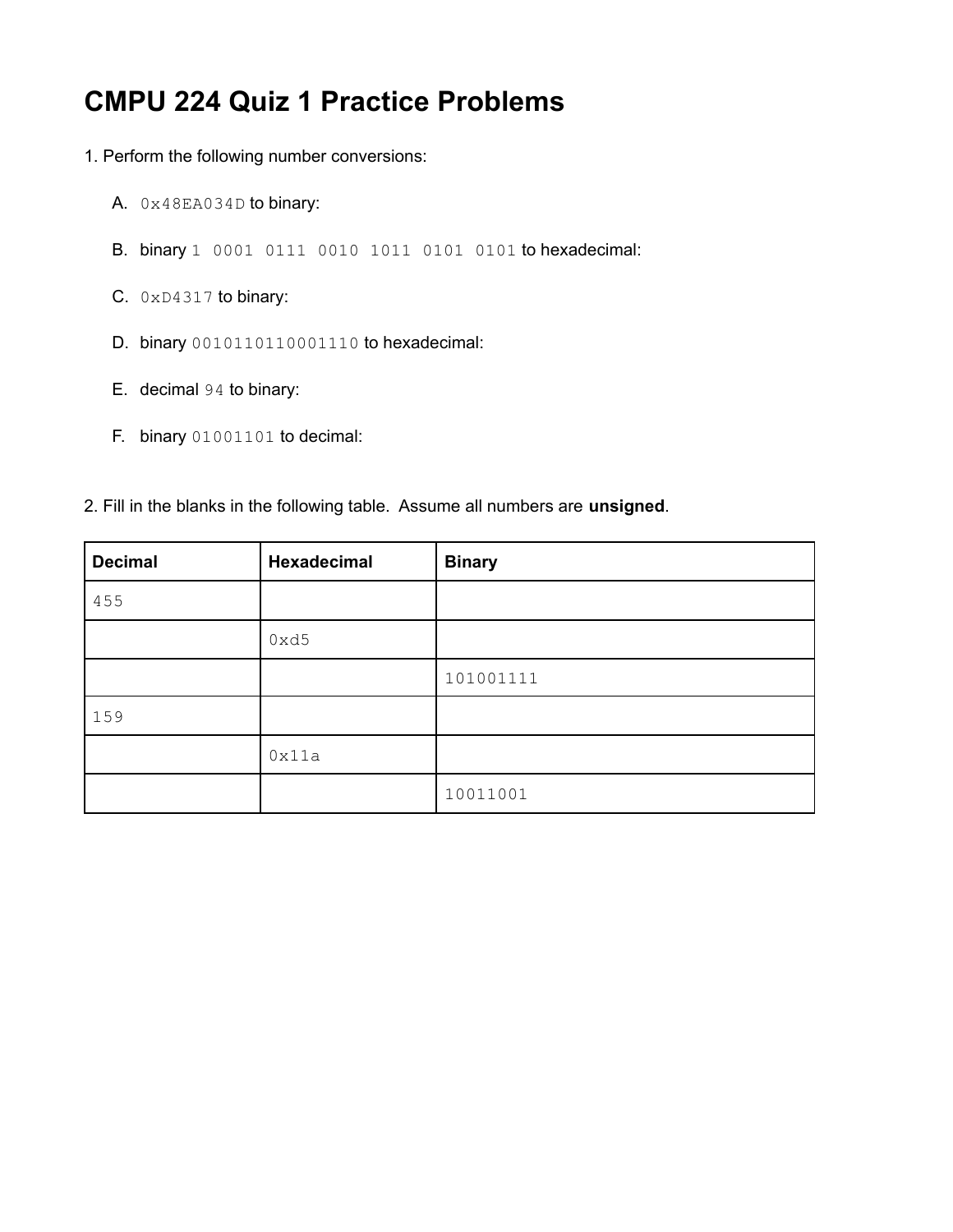3. A single byte can be represented by 2 hexadecimal digits. Fill in the missing entries in the following table, giving the decimal, binary, and hexadecimal values of different byte patterns.

| <b>Decimal</b> | <b>Binary</b> | <b>Hexadecimal</b> |
|----------------|---------------|--------------------|
| $\Omega$       | 0000 0000     | $0 \times 00$      |
| 167            |               |                    |
| 62             |               |                    |
| 188            |               |                    |
|                | 0011 0111     |                    |
|                | 1000 1000     |                    |
|                |               | 0xF3               |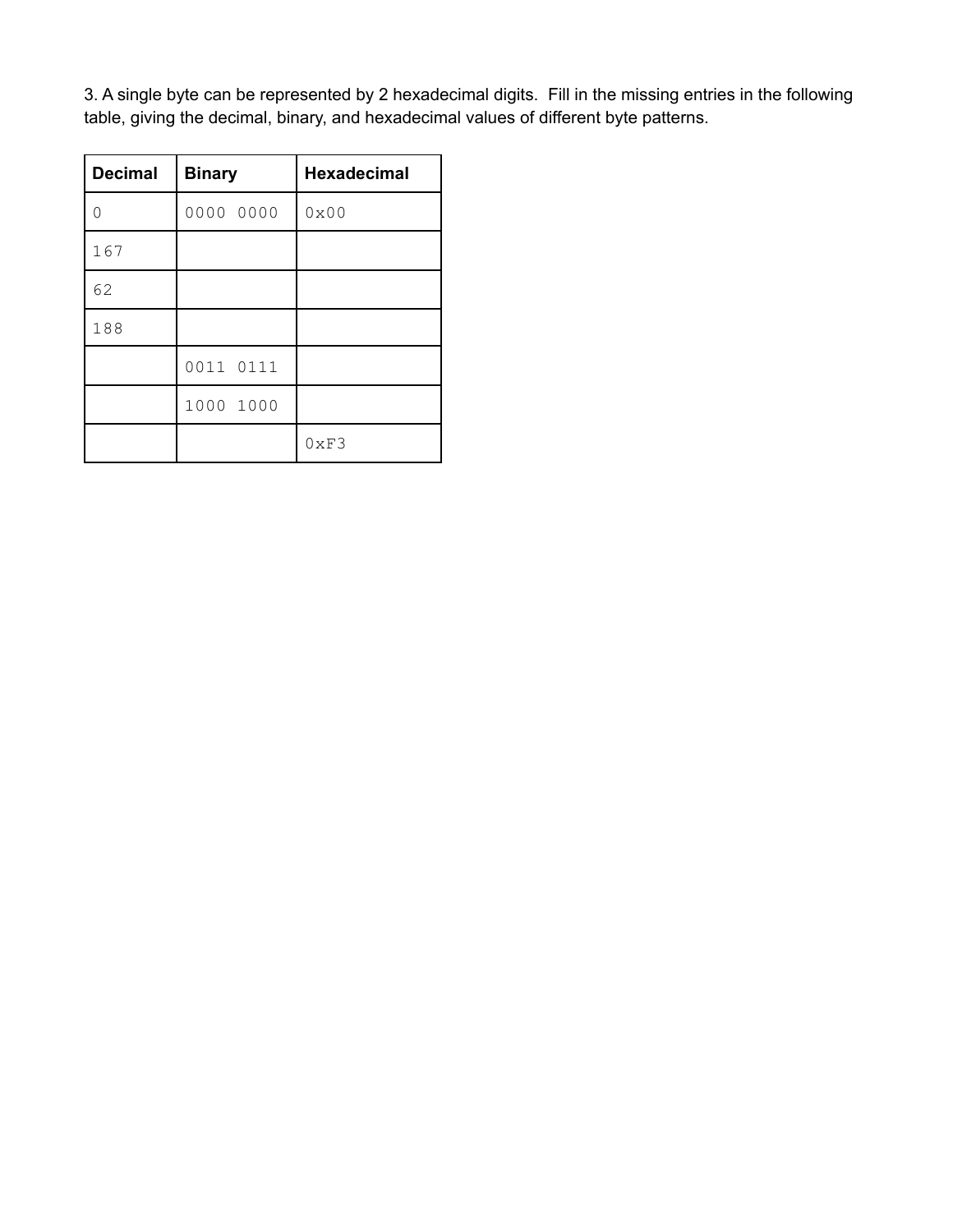4. Assume we are running code on a 6-bit machine using two's complement arithmetic for signed integers. Values of type int and unsigned int are represented using 6 bits. TMax is the largest integer represented in this system and TMin represents the smallest valued integer in the system. Fill in the empty boxes in the table below. The following definitions are used in the table below. Note: You do not need to fill in entries marked with "-".

```
int x = -15;unsigned ux = x;
```

| <b>Expression</b>                     | <b>Decimal Representation</b> | <b>Binary Representation</b> |
|---------------------------------------|-------------------------------|------------------------------|
| Zero                                  | $\circledcirc$                |                              |
| -                                     | $-6$                          |                              |
| $\overline{\phantom{a}}$              | $-10$                         |                              |
| $\overline{\phantom{a}}$              |                               | 01 0100                      |
| -                                     |                               | 10 0110                      |
| <b>UX</b>                             |                               |                              |
| $x \ll 4$                             |                               |                              |
| x >> 1                                |                               |                              |
| TMax                                  |                               |                              |
| TMin                                  |                               |                              |
| !x                                    |                               |                              |
| $\mathord{\sim} \mathord{\mathsf{X}}$ |                               |                              |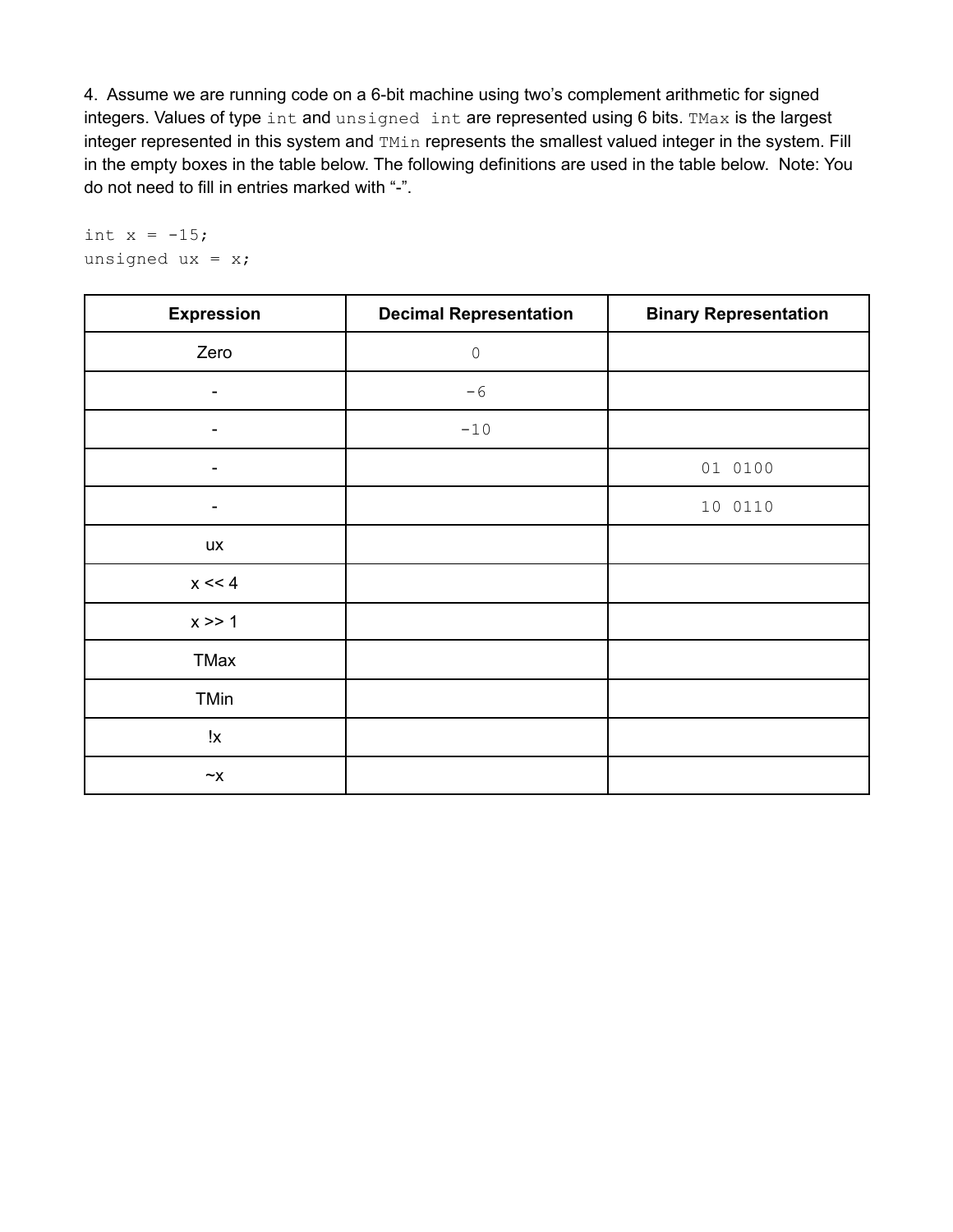5. Assume we are running code on a **8-bit** machine using two's complement arithmetic for signed integers. Values of type int and unsigned int are represented using **8 bits**. TMax is the largest integer represented in this system and TMin represents the smallest valued integer in the system. Fill in the empty boxes in the table below. The following definitions are used in the table below.

```
int x = -42;unsigned int ux = x;
```

| <b>Expression</b>                     | <b>Decimal Representation</b> | <b>Binary Representation</b> |
|---------------------------------------|-------------------------------|------------------------------|
| Zero                                  |                               |                              |
| TMax                                  |                               |                              |
| TMin                                  |                               |                              |
| $\pmb{\mathsf{X}}$                    |                               |                              |
| ux                                    |                               |                              |
| $x \ll 3$                             |                               |                              |
| $x \gg 3$                             |                               |                              |
| $ux \ge 2$                            |                               |                              |
| !x                                    |                               |                              |
| !!x                                   |                               |                              |
| $\mathord{\text{-x}}$                 |                               |                              |
| $\mathord{\sim} \mathord{\mathsf{X}}$ |                               |                              |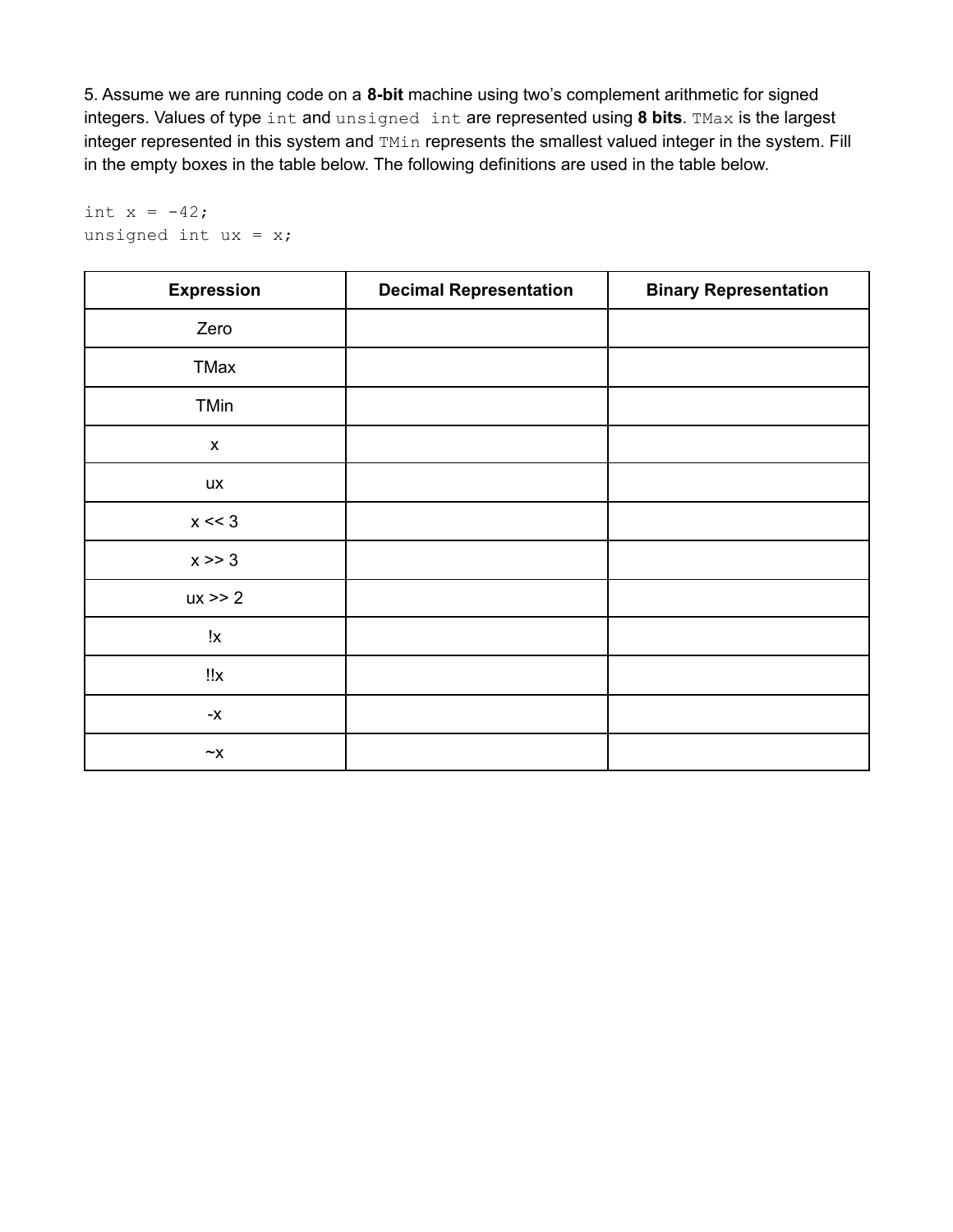## 6. Suppose we have the following bytes in memory:

| Mem addr: | 0x200 |      | 0x202 | 0x203 | 0x204 |
|-----------|-------|------|-------|-------|-------|
| values:   | 0x03  | 0xF1 | 0x0A  | 0x55  | 0xDA  |

And the following C code:

char  $*cp = 0x200;$ short  $*sp = 0x200$ ; int  $*ip = 0x200;$ 

What are the values of  $*$ cp,  $*$ sp, and  $*$ ip if the system is an little-endian Linux system?

 $*$ cp =  $*sp =$  $*ip =$ 

What would the values be on a big-endian system?

 $*$ cp =  $*sp =$  $*ip =$ 

7. Suppose that x and y have byte values of  $0 \times 66$  and  $0 \times 39$ , respectively. Fill in the following table indicating the byte values of the different C expressions:

| <b>Expression</b>   | <b>Value</b> |
|---------------------|--------------|
| x & y               |              |
| x   y               |              |
| $\sim$ x   $\sim$ y |              |
| x & !y              |              |
| x & & y             |              |
| $x \mid \mid y$     |              |
| $ x $   $ y $       |              |
| $x \&x \sim y$      |              |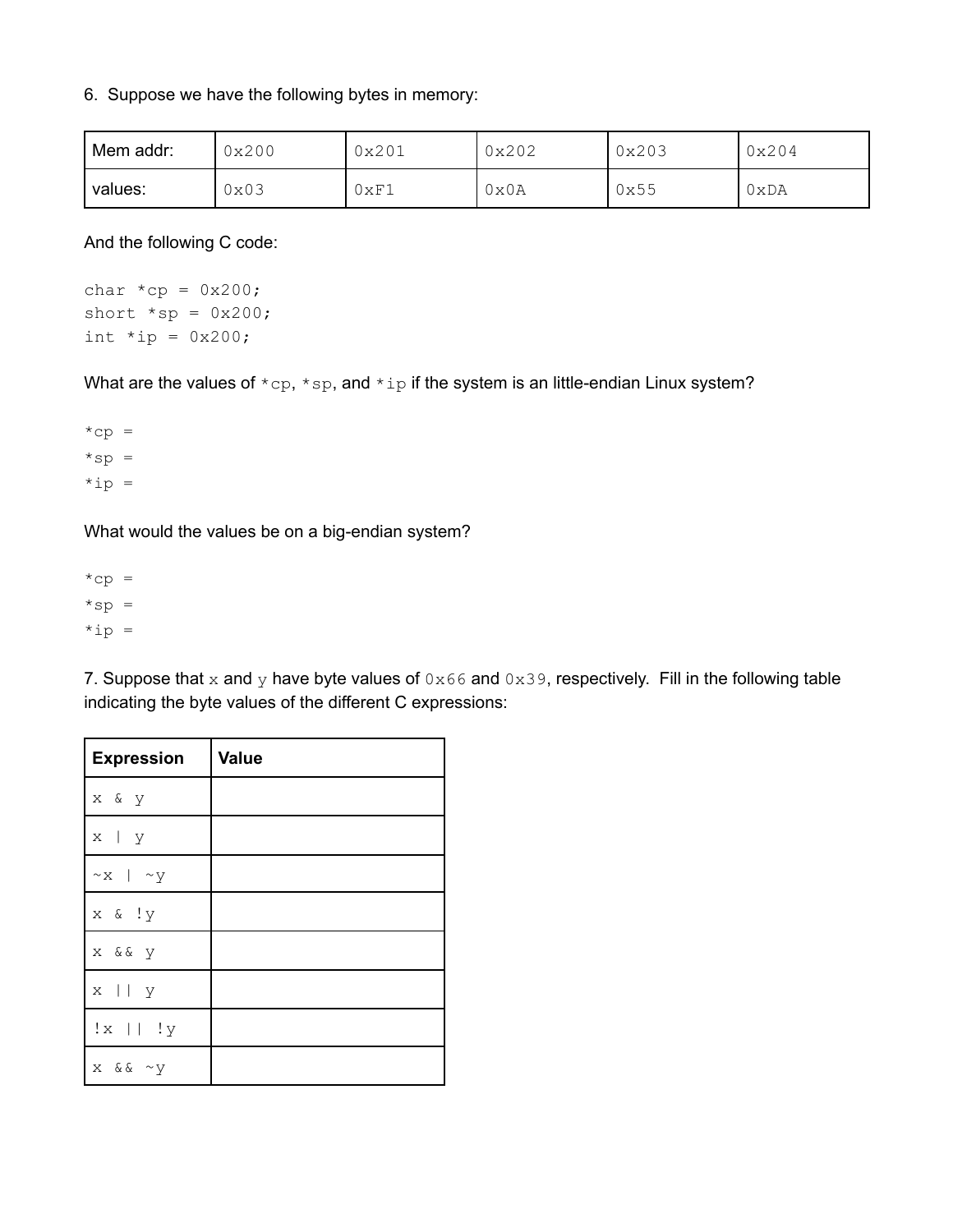8. Fill in the table below showing the effects of the different shift operations on single-byte quantities. The best way to think about shift operations is to work with binary representations. Convert the initial values to binary, perform the shifts, and then convert back to hexadecimal. Each of the answers should be 8 binary digits or two hexadecimal digits.

| $\mathbf{x}$  |               | $x \leq 3$    |     | Logical<br>$x \gg 2$ |            | Arithmetic<br>$x \gg 2$ |            |
|---------------|---------------|---------------|-----|----------------------|------------|-------------------------|------------|
| <b>Hex</b>    | <b>Binary</b> | <b>Binary</b> | Hex | <b>Binary</b>        | <b>Hex</b> | <b>Binary</b>           | <b>Hex</b> |
| $0 \times C3$ |               |               |     |                      |            |                         |            |
| 0x75          |               |               |     |                      |            |                         |            |
| $0 \times 87$ |               |               |     |                      |            |                         |            |
| 0x66          |               |               |     |                      |            |                         |            |

9. Assume we are representing numbers as 4-bit 2's complement numbers. Fill in the table below to determine the inverse of the given number.

| X   |                | $-x$ |     |  |
|-----|----------------|------|-----|--|
| Hex | <b>Decimal</b> |      | Hex |  |
|     |                |      |     |  |
| 5   |                |      |     |  |
| 8   |                |      |     |  |
| D   |                |      |     |  |
| F   |                |      |     |  |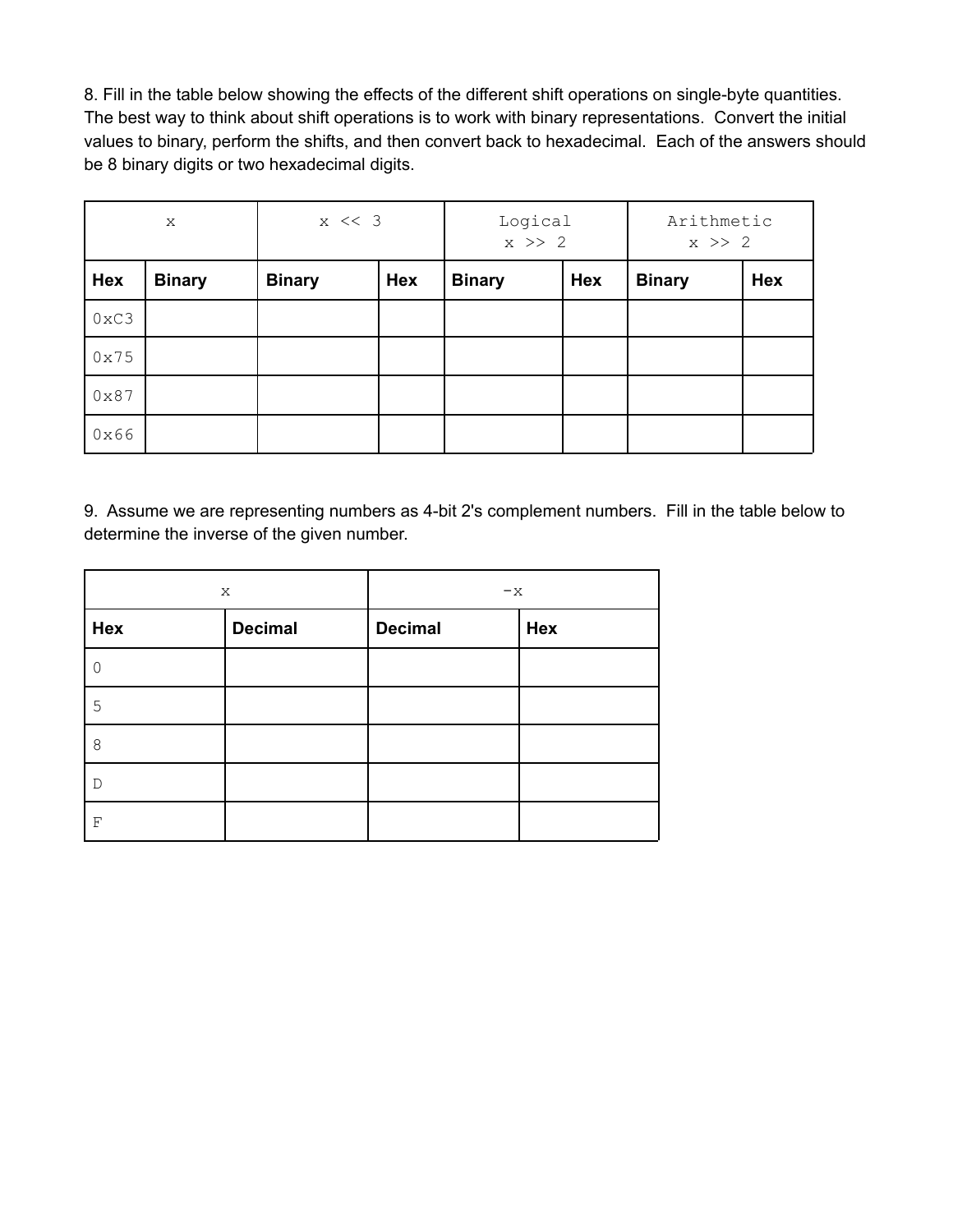10. For this problem you'll solve a puzzle by writing a small C function. You will implement  $q$ etHex() which extracts hex digit n from word x. Hex digits are numbered from 0 (Least Significant Hex Digit) to 7 (Most Significant Hex Digit). You can assume n will only have the values from 0 to 7.

Examples:

}

getHex(0x12345678,1) returns 7 getHex(0xabcdef01,7) returns 10 (0xa)

Legal operations:  $! \sim \alpha \land | + \ll \gg$  and any numeric constants from 0 to 255. (0x00 to 0xFF).

```
int getHex(int x, int n) {
```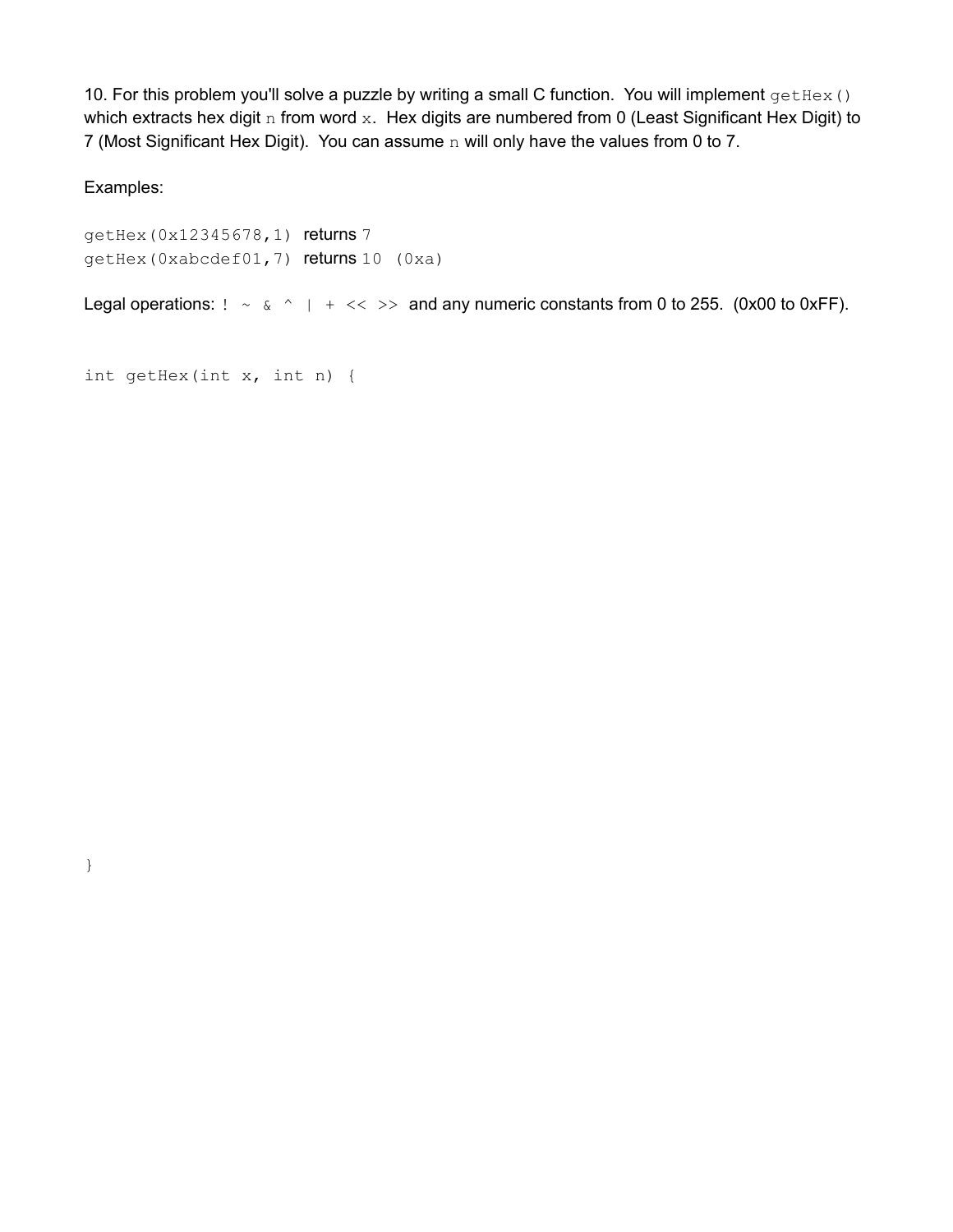11. Write the following function, swapNybble(), which takes an unsigned char as input returns an unsigned char that has the lower 4-bits swapped with the upper 4 bits of the input. For example, swapNybble(0xAB) would return 0xBA.

unsigned char swapNybble(unsigned char c){ // Returns an unsigned char with the upper 4 bits swapped with // the lower 4 bits.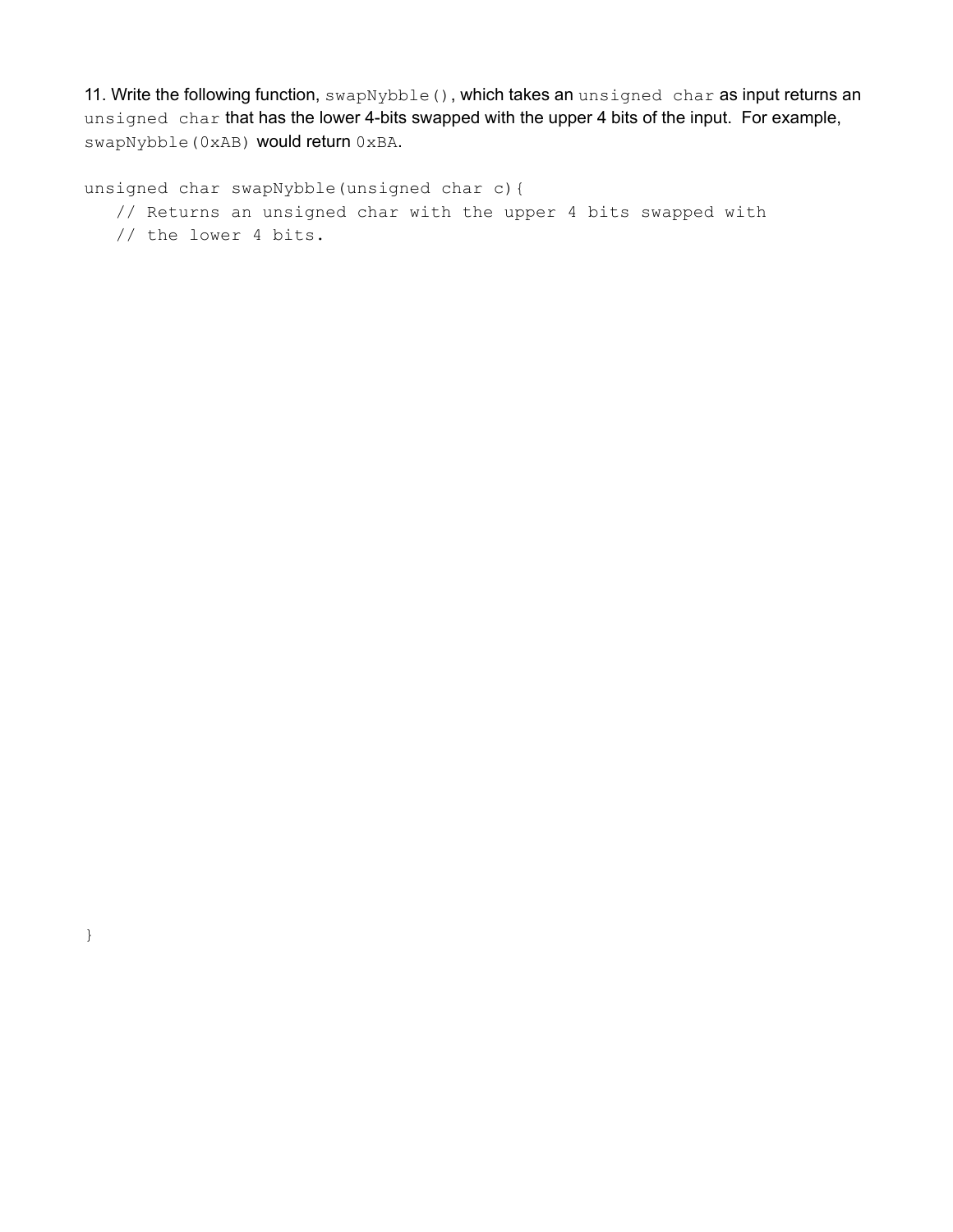12. Write the following function, clearByte(), which clears (sets all the bits to zero) all the bits of a byte given by n from word x. Bytes are numbered from 0 (Least Significant Byte) to 3 (Most Significant Byte). You can assume  $n$  will only have the values from 0 to 3.

Examples:

clearByte(0x12345678,1) returns 0x12340078 clearByte(0xabcdef01,3) returns 0x00cdef01

Legal operations:  $! \sim \alpha \land | + \ll \gg$  and any numeric constants from 0 to 255. (0x00 to 0xFF).

```
int clearByte(int x, int n) {
```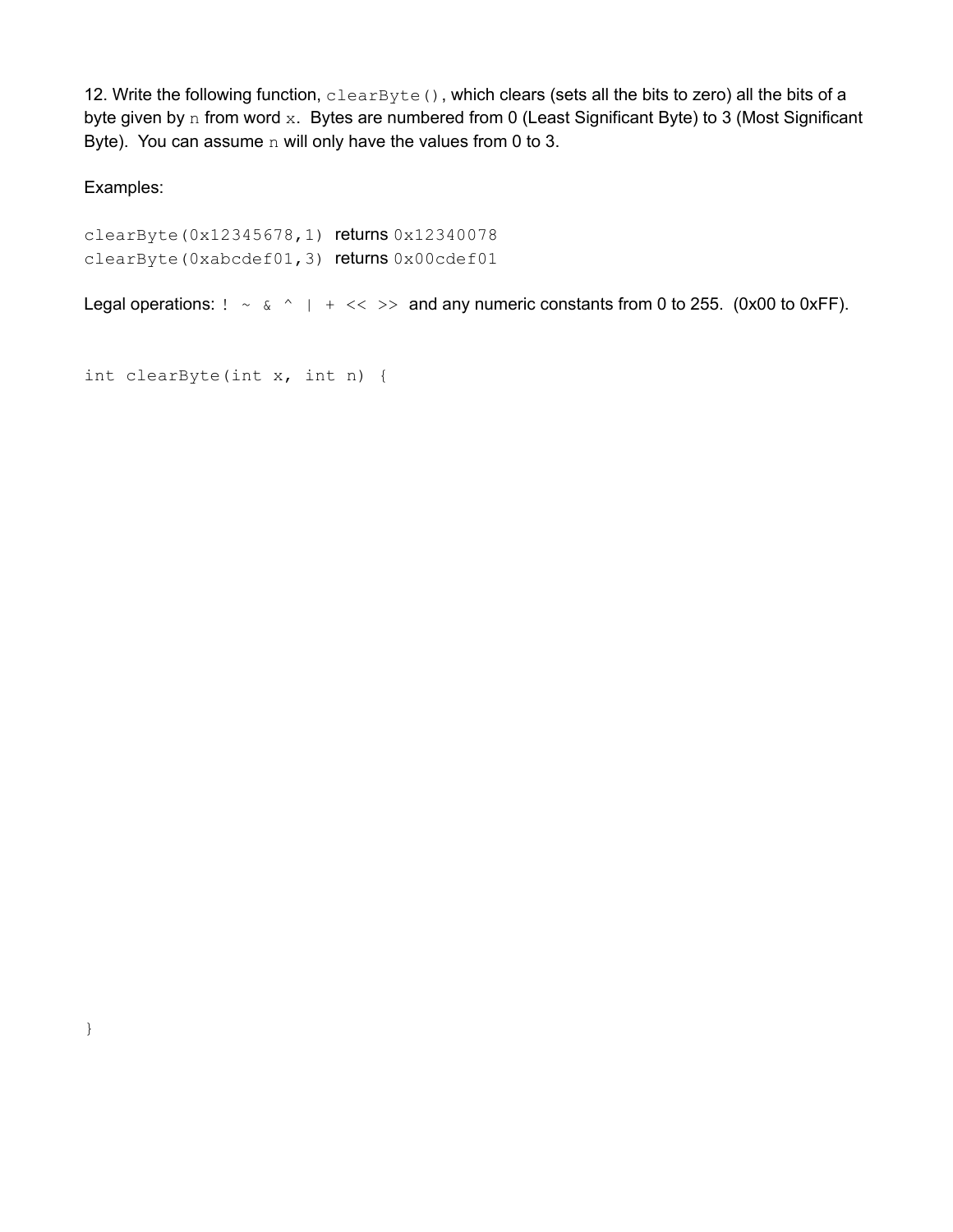13. Fill in the missing information in the following table:

| <b>Fractional value</b> | <b>Binary representation</b> | <b>Decimal representation</b> |
|-------------------------|------------------------------|-------------------------------|
| 3/4                     |                              |                               |
| 5/16                    |                              |                               |
|                         | 10.1011                      |                               |
|                         | 1.001                        |                               |
|                         |                              | 5.875                         |
|                         |                              | 3.1875                        |

14. Show how the following binary fractional values would be rounded to the nearest half (1 bit to the right of the binary point), according to the round-to-even rule. In each case, show the numeric values both before and after rounding.

| <b>Binary</b> | Value | <b>Rounded Binary</b> | <b>Rounded Value</b> |
|---------------|-------|-----------------------|----------------------|
| 110.010       |       |                       |                      |
| 110.011       |       |                       |                      |
| 110.110       |       |                       |                      |
| 111.001       |       |                       |                      |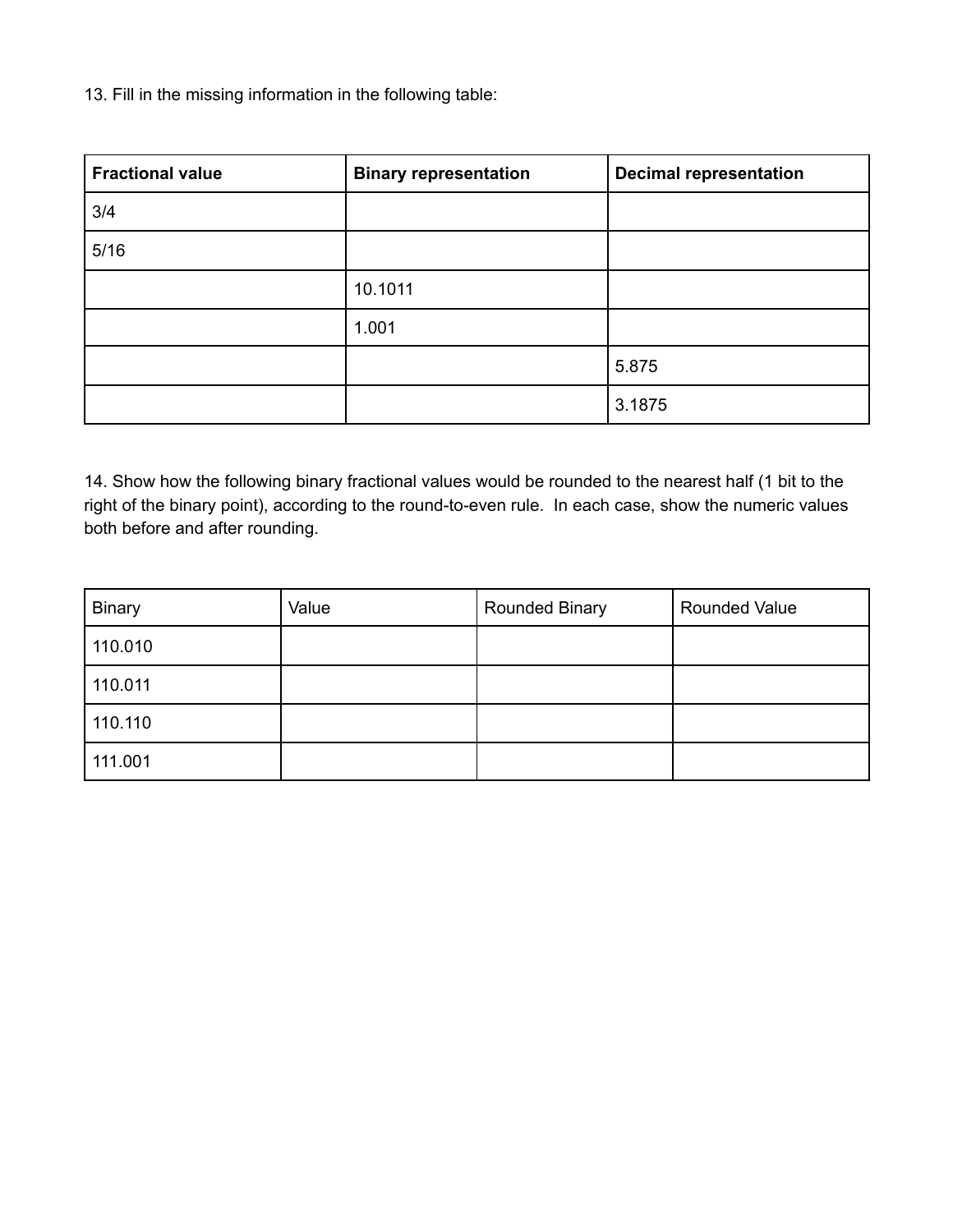15. Recall that floating point numbers are represented in the form  $V = (-1)^s$  x M x  $2^E$  where M is encoded in frac, and E is encoded in exp. Assume we have the following tiny **12-bit** floating point representation where bits 0-5 represent the fraction field, bits 6-10 represent the exponent field, and bit 11 represents the sign bit, as shown below.

| 11 | $-10$<br>6 5 |      |
|----|--------------|------|
|    | exp          | frac |

a. What is the floating point representation of the number 1.0? Write out the binary bits in the boxes below.

|  |  |  |  | 11   10   9   8   7   6   5   4   3   2   1   1 |  |
|--|--|--|--|-------------------------------------------------|--|
|  |  |  |  |                                                 |  |

b. What is the Bias (used to calculate E) for this floating point number system?

c. An  $\exp$  field of all ones and a  $\text{frac}$  field of not equal to zero represents what type of number?

d. An  $\exp$  field of all zeros represents what type of number?

\_\_\_\_\_\_\_\_\_\_\_\_\_\_\_\_\_\_\_

\_\_\_\_\_\_\_\_\_\_\_\_\_\_\_\_\_\_\_\_\_\_\_\_

- e. If  $frac$  has the value of  $101110$  for a normalized value, what is the value of M (in binary)?
- f. Write down the floating point representation of the following binary number with the representation system described above.

| <b>Binary</b> | <b>Floating Point</b> |
|---------------|-----------------------|
| 010100001001  |                       |

g. Write down the binary representation of the following floating point number with the representation described above.

| <b>Binary</b> | Floating Point |
|---------------|----------------|
|               | $-10.75$       |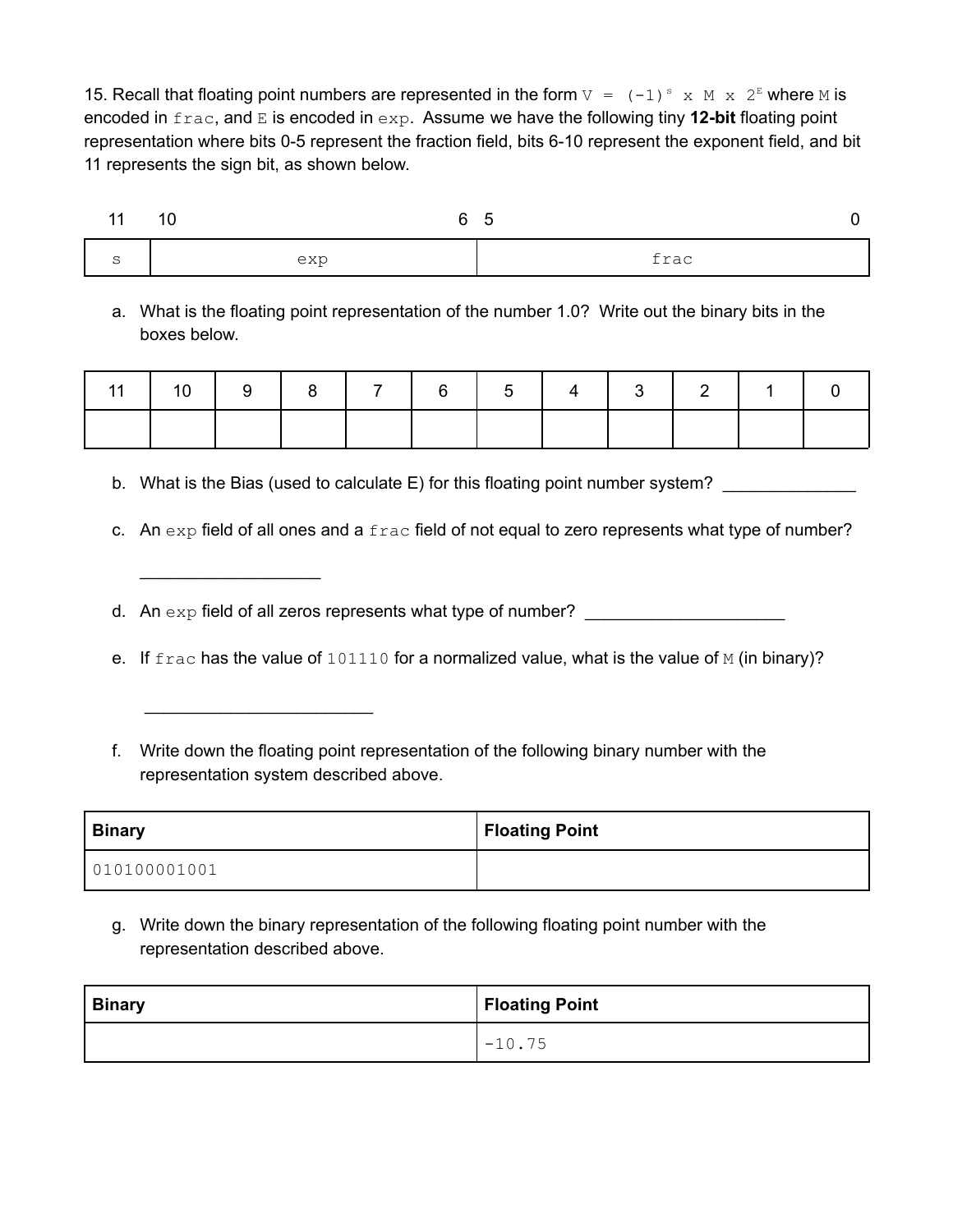16. Recall that floating point numbers are represented in the form  $V = (-1)^s$  x M x  $2^E$  where M is encoded in frac, and E is encoded in exp. Assume we have the following tiny **10-bit** floating point representation where bits 0-4 represent the fraction field, bits 5-8 represent the exponent field, and bit 9 represents the sign bit, as shown below.

| ∽<br>ັ | exp | frac |
|--------|-----|------|

Write down the floating point representation of the following binary number with the representation system described above.

| <b>Binary</b> | Floating Point |
|---------------|----------------|
| 1101101110    |                |

Write down the binary representation of the following floating point number with the representation described above.

| <b>Binary</b> | Floating Point           |
|---------------|--------------------------|
|               | $\overline{\phantom{0}}$ |